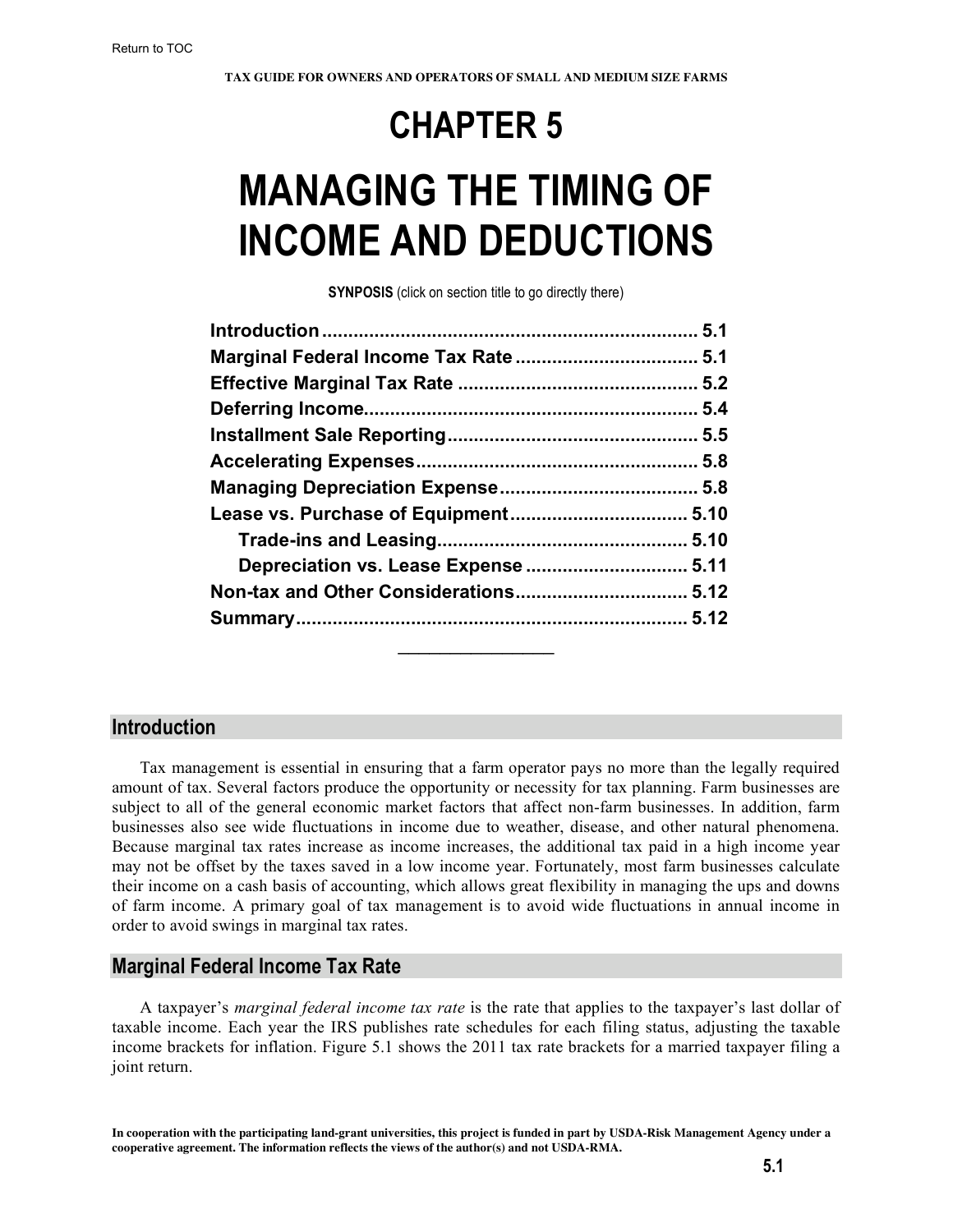#### **MANAGING THE TIMING OF INCOME AND DEDUCTIONS**

<span id="page-1-0"></span>

| Married filing jointly or Qualifying widow(er) |              |                     |                    |
|------------------------------------------------|--------------|---------------------|--------------------|
| If taxable income is over                      | but not over | the tax is          | of the amount over |
| \$0                                            | \$17,000     | 10%                 | \$0                |
| 17,000                                         | 69,000       | $$1,700.00 + 15\%$  | 17,000             |
| 69,000                                         | 139,350      | $9,500.00 + 25%$    | 69,000             |
| 139,350                                        | 212,300      | $27,087.50 + 28%$   | 139,350            |
| 212,300                                        | 379,150      | $47,513.50 + 33\%$  | 212,300            |
| 379.150                                        |              | $102.574.00 + 35\%$ | 379,150            |
|                                                |              |                     |                    |

#### *FIGURE 5.1 2011 Federal Income Tax Rates Joint Returns*

#### **Example 5.1 — Marginal Federal Income Tax Rate**

Bob is a married farmer who has \$44,238 of taxable income in 2011. Applying the 2011 tax rate schedule in Figure 5.1, the first \$17,000 of income is taxed at a  $10\%$  rate. The remaining \$27,238 (\$44,238 – \$17,000) is taxed at a 15% rate. Bob's marginal federal income tax rate is 15%.

 $\mathcal{L}_\text{max}$  and  $\mathcal{L}_\text{max}$  and  $\mathcal{L}_\text{max}$  and  $\mathcal{L}_\text{max}$ 

Because the federal income tax rate brackets are indexed for inflation, a taxpayer with the same amount of income this year as last year might find more of that income being taxed at the lower rates this year.

# **Effective Marginal Tax Rate**

The marginal federal income tax rate is not the only consideration in tax planning. You should also consider the *effective marginal tax rate* that results from applying all of the tax rules. This concept looks at the total increase in tax as a percentage of increased income, taking into consideration the numerous tax benefits that are phased out as income increases (for example, the child tax credits, the education credits, and the deduction for student loan interest).

Furthermore, the effective marginal tax rate includes the impact of self-employment (SE) tax, alternative minimum tax (AMT), and state and local income taxes. SE tax is a significant component of a farmer's total tax liability. It is comprised of two components, a 12.4% tax for social security (retirement, survivor, and disability) benefits and a 2.9% tax for Medicare benefits, for a total 15.3% rate. The 12.4% social security tax rate is reduced to 10.4% for SE income earned in the tax year beginning in 2011. For tax years beginning in 2012 and thereafter, the rate is scheduled to go back to 12.4%.

Taxpayers can deduct one-half of the SE tax (calculated without regard to the 2011 rate reduction), which reduces the effective tax rate for SE tax to 13.07% (11.36% for tax years beginning in 2011), for taxpayers in the 15% federal income tax bracket with no state or local income tax.

#### **Example 5.2 Marginal Federal Income and SE Tax Rate**

Consider Bob from Example 5.1. Each additional dollar of farm income will cost him 11.36¢ in net SE tax because he is allowed to deduct one-half of the unreduced SE tax from his taxable income before computing his income tax liability. Bob's effective combined marginal federal income and SE tax rate is 26.36% (15% income tax plus 11.36% net SE tax).

 $\mathcal{L}_\text{max} = \mathcal{L}_\text{max} = \mathcal{L}_\text{max} = \mathcal{L}_\text{max} = \mathcal{L}_\text{max}$ 

The *net earnings from self-employment* that are subject to the social security component of the SE tax are capped at \$106,800 for 2011 (a limit that is adjusted for inflation each year.) Because selfemployment income is reduced by 7.65% (half of the unreduced total SE tax rate) when computing the SE tax, net earnings from self-employment are calculated at 92.35% (100% – 7.65%) of SE income. Therefore, in 2011, taxpayers are subject to the 10.4% social security component of the SE tax on a maximum of  $$115,647$  ( $$106,800 \div 0.9235$ ) of SE profits.

**This information is intended for educational purposes only. Seek the advice of your tax professional regarding the application of these general principles to your individual circumstances.**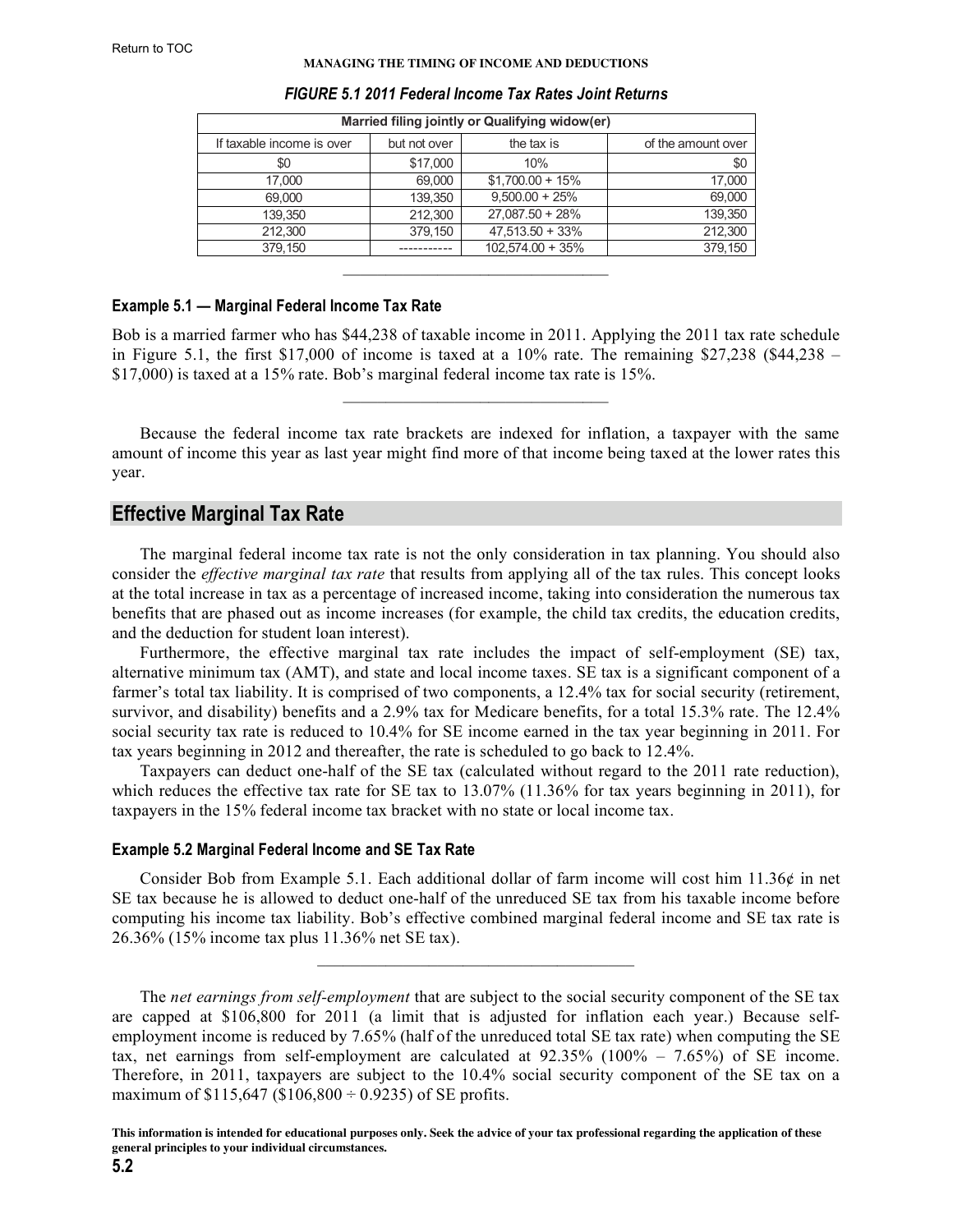#### Return to TOC

#### **TAX GUIDE FOR OWNERS AND OPERATORS OF SMALL AND MEDIUM SIZE FARMS**

Because the \$106,800 cap applies only to the social security component of the SE tax, the marginal SE tax rate decreases to 2.9% (the Medicare tax rate) on net earnings from self-employment above this cap.

 $\mathcal{L}_\text{max} = \mathcal{L}_\text{max} = \mathcal{L}_\text{max} = \mathcal{L}_\text{max} = \mathcal{L}_\text{max}$ 

#### **Example 5.3 Reduction of SE Tax Rate**

Guadalupe is a married farmer who has \$115,647 of net farm income in 2011. Her SE tax is computed as shown in Figure 5.2.

| Net farm income                     | \$115,647 |
|-------------------------------------|-----------|
| Deduction (7.65% × \$115,647)       | $-8,84$   |
| Net earnings from self-employment   | \$106,800 |
| SE tax rate for 2011 (10.4% + 2.9%) | × 13.3%   |
| Guadalupe's SE tax for 2011         |           |

*FIGURE 5.2 Guadalupe's SE Tax on \$115,647 of Net Farm Income*

If Guadalupe's net farm income increases by \$100, her net earnings from self-employment increase by \$92.35 and her SE tax rate on the additional \$92.35 is 2.9%. Therefore, the \$100 increase in net earnings from farming increases her SE tax by only \$2.68 (2.9%  $\times$  \$92.35).

 $\mathcal{L}_\text{max} = \mathcal{L}_\text{max} = \mathcal{L}_\text{max} = \mathcal{L}_\text{max} = \mathcal{L}_\text{max}$ 

# **Observation**

No Itemized or Personal Exemption Deductions for SE Tax

Farmers often pay more SE tax than federal income tax because neither itemized deductions (or the standard deduction) nor personal exemption deductions are allowed when computing SE tax. For example, a married farmer with two children whose only income is a \$50,000 net profit from farming will pay a \$6,141 (\$50,000  $\times$  0.9235  $\times$ 13.3%) SE tax in 2011. For federal income tax purposes, the farmer's taxable income is reduced to \$20,529 after subtracting an \$11,600 standard deduction, a \$14,800 ( $4 \times$  \$3,700) personal and dependent exemptions deduction, and the \$3,071 deduction for 50% of the SE tax, and the farmer will pay only \$2,229 of federal income tax (before any available credits).

An important point concerning marginal tax brackets is that a taxpayer does not get a dollar for dollar tax benefit for each dollar of deductions. Bob, in Example 5.2, reduces his federal tax by26.36¢ for each \$1 of tax deduction. If Bob spends \$1 to acquire that tax deduction, he will save  $26.36\phi$  in tax. However, his out-of-pocket cost is 73.64¢ (the \$1 spent minus the 26.36¢ saved in taxes).

Because a taxpayer incurs a personal out-of-pocket cost for a portion of each dollar spent, it is unwise to spend money just to get tax deductions. The taxpayer must gain something of value, in addition to tax savings, to justify additional expenses. This may seem obvious, but there are many taxpayers who want to spend money just to avoid tax.

It is also important to recognize that marginal tax brackets are just that—marginal. The marginal tax bracket applies only to each incremental dollar of income.

#### **Example 5.4 Application of Marginal Tax Rate**

If Bob (in Example 5.1) increases his taxable income above \$69,000, he will move into a 25% marginal federal income tax bracket (see Figure 5.1). Therefore, if Bob's income rises from \$69,000 to \$69,001, the federal income tax is 25¢ of that last dollar, **but only of the last dollar**. Moving into a 25% marginal bracket does not mean that the government will take 25¢ of **every** dollar. All of the income up to \$69,000 is still taxed in the lower brackets.

 $\overline{\phantom{a}}$  , which is a set of the set of the set of the set of the set of the set of the set of the set of the set of the set of the set of the set of the set of the set of the set of the set of the set of the set of th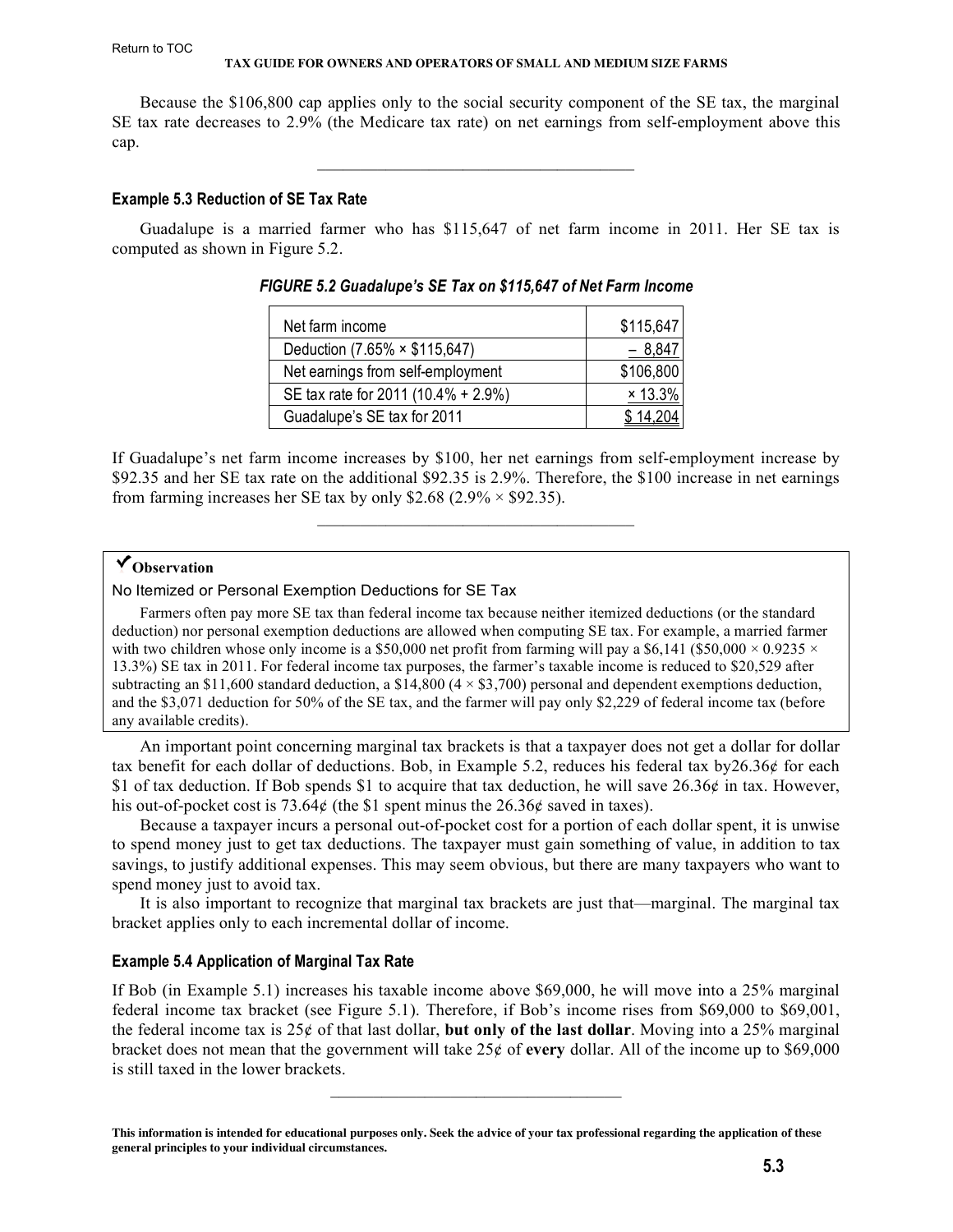# <span id="page-3-0"></span>**Observation**

#### Tax Rates Change

It is important to remember that tax rates have changed over the years and could change again at any time. It is important to factor these changes into t farm management decisions.

Tax-planning strategies for a cash basis taxpayer often involve delaying income or prepaying expenses to move income from a higher effective marginal tax rate to a lower one. A farmer may get a tax benefit by prepaying supplies, but even though the farmer can ultimately use the supplies, the additional cost of pre-purchasing must be recognized. This cost typically includes the time value of money—interest expense on money borrowed or lost interest income on money taken from savings to make the prepayments. Therefore, a taxpayer gains the most by prepaying expenses that will be used early in the next year. A taxpayer must consider whether his or her marginal bracket is high enough that the tax savings justify taking on a current cost that could have been delayed.

# **Deferring Income**

Deferral is the concept that underlies most year-to-year tax planning. The goal is to delay reporting taxable income as long as possible, provided that the income will be taxed at the same or a lower marginal tax bracket when it is reported in a later year.

#### **Cross-Reference**

#### Constructive Receipt of Income

See page 5 of the 2010 IRS Publication 225, *Farmer's Tax Guide*[, for an explanation of when income has to be](http://www.irs.gov/pub/irs-pdf/p225.pdf)  reported because it is available to you.

Deferring taxable income can be accomplished in one or both of two ways:

- 1. Delaying the receipt of income to a later year, or
- 2. Accelerating tax deductions to an earlier year.

A deduction taken this year is not available for a later year. Similarly, if income is not reported this year, it must be reported in a later year. **Therefore, deferral does not affect the total amount of income reported over a period of years.**

If deferral does not ultimately change the amount of taxable income reported, what does it accomplish? Potentially, it should accomplish two things. First, it can defer the payment of tax for a period of time, as Example 5.5 illustrates.

#### **Example 5.5 Income Deferral**

Jane has a choice of selling \$10,000 of crops on December 31, 2011, or waiting until January 1, 2012. Jane is in a 28% effective marginal tax bracket each year, so the tax on these sales will be \$2,800 in either event. However, if Jane takes the \$10,000 on December 31, 2010, she will pay that \$2,800 on March 1, 2012. If she waits until January 1, 2012, she will not have to pay that \$2,800 in tax (plus the SE tax on the additional income) until March 1, 2013—a full year later.

Jane should analyze this deferral by deciding whether the loss of the use of \$10,000 for one day (December 31, 2011, to January 1, 2012) is more than made up by gaining the use of \$2,800 (plus the SE tax) for one year (March 1, 2012, to March 1, 2013). Clearly, it would benefit Jane to defer the sale of her crops by one day if her investment return on the deferred tax exceeds the savings from the 2% SE tax rate reduction for 2011.

 $\mathcal{L}_\text{max}$  and the set of the set of the set of the set of the set of the set of the set of the set of the set of the set of the set of the set of the set of the set of the set of the set of the set of the set of the s

The second benefit that deferral can sometimes accomplish is taxing the deferred income at a lower marginal tax bracket when it is reported. If this happens, the taxpayer not only delays the payment of tax but pays less tax as well.

**This information is intended for educational purposes only. Seek the advice of your tax professional regarding the application of these general principles to your individual circumstances.**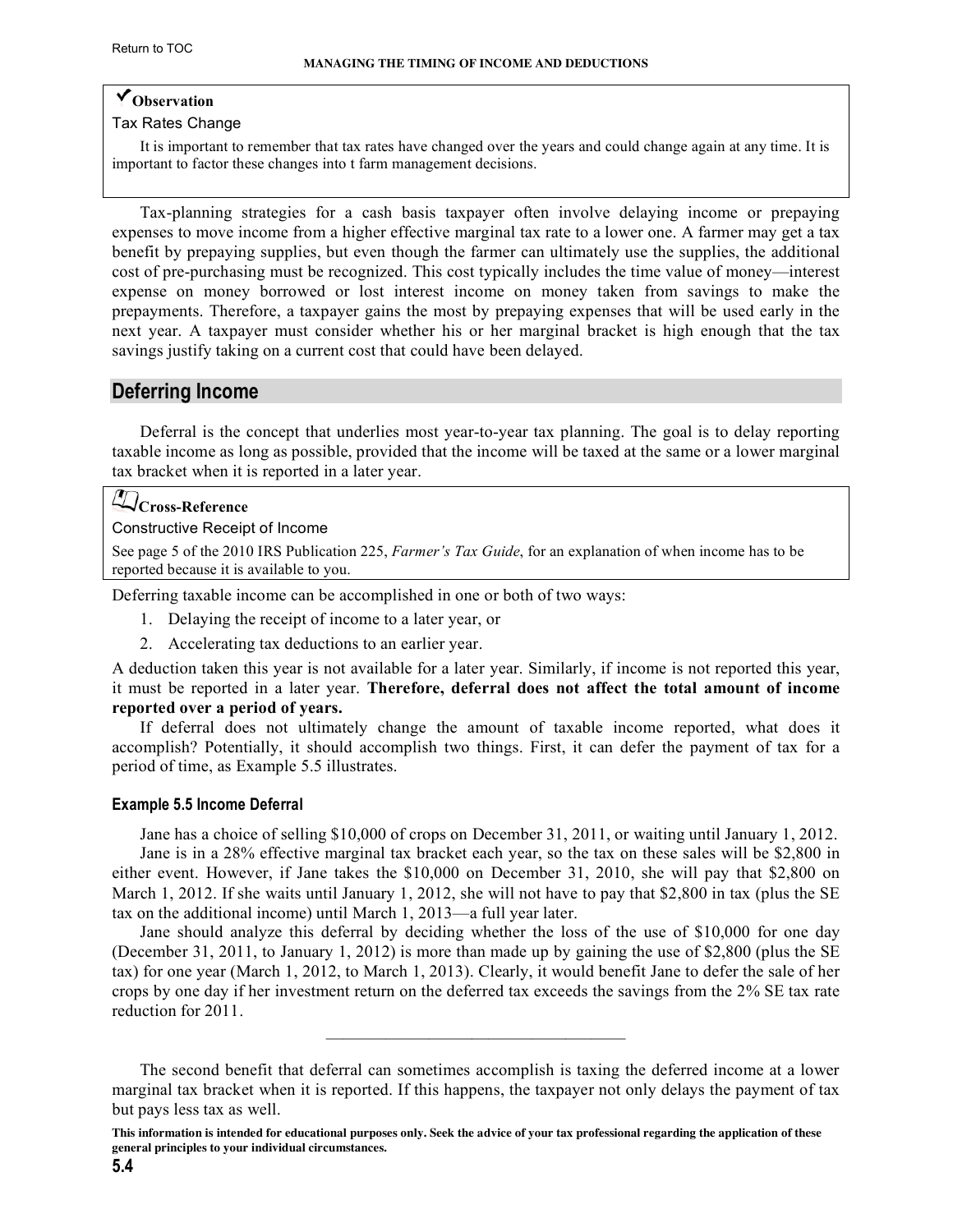#### <span id="page-4-0"></span>**Example 5.6 Income Deferral and Tax Reduction**

Suppose Jane (from Example 5.5) is in a 28% effective marginal bracket in 2011 and will be in a 25% effective marginal bracket in 2012. Pushing \$10,000 of crop sales from 2011 to 2012 not only delays the payment of tax by one year, it also reduces Jane's tax on this \$10,000 from \$2,800 to \$2,500. Jane would save \$300 due to the lower 2012 tax rate.

There are two strong cautions to consider when deciding to use the deferral concept. The first is that marginal tax brackets can cut both ways. In the above example, Jane saved \$300 due to the lower 2012 marginal tax rate. However, suppose Jane focuses only on delaying the tax and forgets that the marginal tax bracket could go up?

#### **Example 5.7 Income Deferral and Tax Increase**

Suppose Jane (from Example 5.5) pushed \$10,000 of sales from 2011 to 2010, is in a 25% effective marginal bracket in 2011, and is in a 28% effective marginal bracket in 2012. Jane has delayed paying \$2,500 of tax from March 1, 2012, to March 1, 2013. However, on March 1, 2013, she owes \$2,800, not \$2,500, which is \$300 more. Unless Jane can earn \$300 on \$2,500 between March 1, 2012, and March 1, 2013 (a 12% rate of return), her tax planning was a mistake.

The second caution in using the deferral concept is that it may entail risks beyond taxes. For instance, delaying sales to defer income may subject the taxpayer to price fluctuations.

 $\mathcal{L}_\text{max}$  and the set of the set of the set of the set of the set of the set of the set of the set of the set of the set of the set of the set of the set of the set of the set of the set of the set of the set of the s

#### **Example 5.8 Income Deferral and Loss of Income**

Suppose Jane (from Example 5.5) delayed \$10,000 of sales from 2011 to 2012. Further assume that Jane is in a 28% effective marginal bracket in 2011 and a 25% effective marginal bracket in 2012. However, suppose that after delaying her sale into 2012, Jane received only \$7,000 instead of the \$10,000 she would have received in 2011. Figure 5.3 shows a comparison of Jane's after-tax positions.

|               | $2011$ Sale | 2012 Sale |
|---------------|-------------|-----------|
| Cash received | \$10,000    | 7.000     |
| Tax paid      | $-2,$       |           |
| Net cash      |             |           |

Taxes were deferred, as well as reduced. However, Jane ended up with less after-tax income because of the lower sales price.  $\mathcal{L}_\text{max}$  and  $\mathcal{L}_\text{max}$  and  $\mathcal{L}_\text{max}$ 

#### **Installment Sale Reporting**

If a sale qualifies for installment reporting, the gain is included in gross income in future years as payments are received from the buyer. Such a sale avoids the risk of price changes discussed earlier under deferring income, but it does not eliminate the risk that the buyer might default on payment. The seller eliminates market risk but takes on the risks of being the creditor.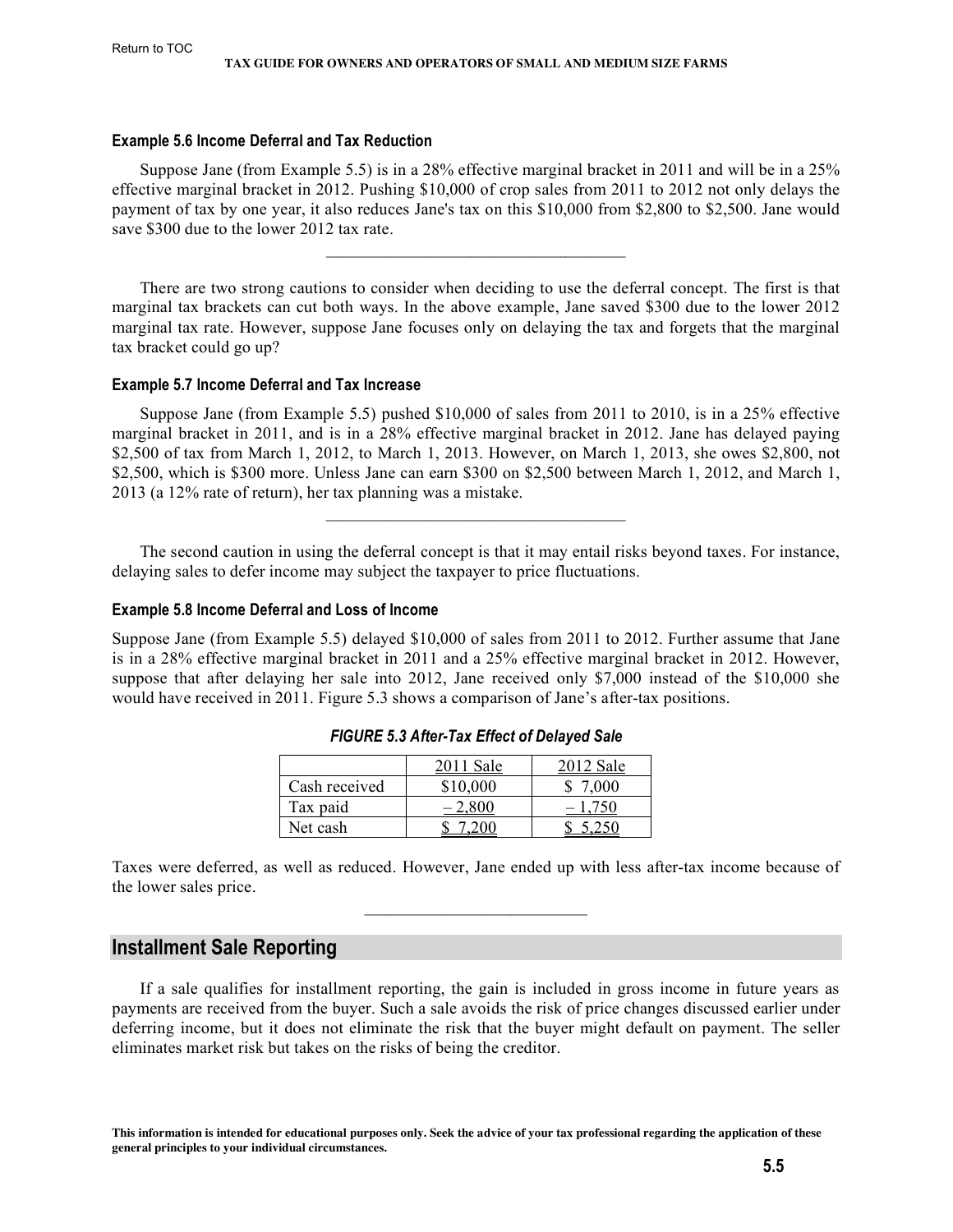# **Cross-Reference**

#### Installment Sale Tax Rules

[See Chapter 10 of the 2010 IRS Publication 225,](http://www.irs.gov/pub/irs-pdf/p225.pdf) *Farmer's Tax Guide*, for an explanation of the installment sale reporting rules.

Installment reporting may be especially useful when a significant dollar amount of farm assets is being liquidated (including sales to family members) because it can spread the income over future years in which the seller's effective marginal tax rate may be lower.

All three of the following requirements must be met for a sale to qualify for installment reporting.

- 1. There is a gain on the sale. (Losses are reported in full in the year of sale.)
- 2. At least one payment is received in a tax year after the tax year of sale.
- 3. The gain is not ordinary income from depreciation recapture arising from the sale of depreciable property, such as purchased breeding livestock, equipment, and certain farm buildings.

Farm producers who report on a cash basis and who are not required to account for inventory on their tax returns can report the sale of crops and market livestock on the installment method. (Accrual-basis taxpayers and those required to account for inventory on their tax returns cannot report the sale of their products on the installment method, although they can use it for qualifying asset sales.)

If the installment sale contract does not include an interest charge, or if it includes an interest charge that is lower than a required rate, the IRS will treat part of the sales price as interest that is taxed as ordinary income. The minimum rate of interest that must be charged to avoid the adjustment is called the Applicable Federal Rate (AFR). The AFRs are published monthly by the IRS for short-term (not more than 3 years), mid-term (more than 3 years but not more than 9 years) and long-term (more than 9 years) contracts. There are two notable exceptions to the requirement that the AFR be charged:

- 1. The total sales price is \$3,000 or less.
- 2. All payments under the contract are to be made within 1 year of the sale date.

In addition, no interest needs to be charged on any payment made within 6 months of the sale date, regardless of the total length of the contract.

# **Note**

#### Related-Party Farmland Rate

A special rule allows sellers to charge the lesser of the AFR or a 6% rate compounded semi-annually for the sale of farm land (not buildings) between family members. This rule applies only to a total of \$500,000 of land sales in any given tax year. (With the currently low AFRs, this provision is irrelevant but it has been useful with historically higher AFRs.)

#### **Example 5.8 Installment Sale of Crops**

Samantha expects to be in the 25% tax bracket this year due to an exceptionally good apple crop. She is normally in the 15% tax bracket. Sam is concerned that the market price may drop, so she is reluctant to defer income by keeping her crop in storage and selling it next year. She trusts the creditworthiness of the company that has been buying her apples for the last 12 years. Therefore, Sam entered into an installment sale with the buyer. She sold \$50,000 of apples in November (based on the current market price at that time) and agreed to take payment the following January. Even though the AFR rules do not apply (because all contract payments will be made in less than 1 year), Sam convinced the buyer to pay 4.45% interest on the unpaid balance.

Sam reports the \$50,000 of apple income next year as ordinary income from the sale of her crop when she receives the payment. She also reports the interest income that accrues through the date of payment.  $\mathcal{L}_\text{max}$  and  $\mathcal{L}_\text{max}$  and  $\mathcal{L}_\text{max}$  and  $\mathcal{L}_\text{max}$ 

**This information is intended for educational purposes only. Seek the advice of your tax professional regarding the application of these general principles to your individual circumstances.** The sale of farm land can be reported in much the same way. The computations are somewhat more complex because gain must be calculated by subtracting the taxpayer's cost basis and any expenses of sale from the sales price. This gain is then prorated and reported by the seller as payments are received.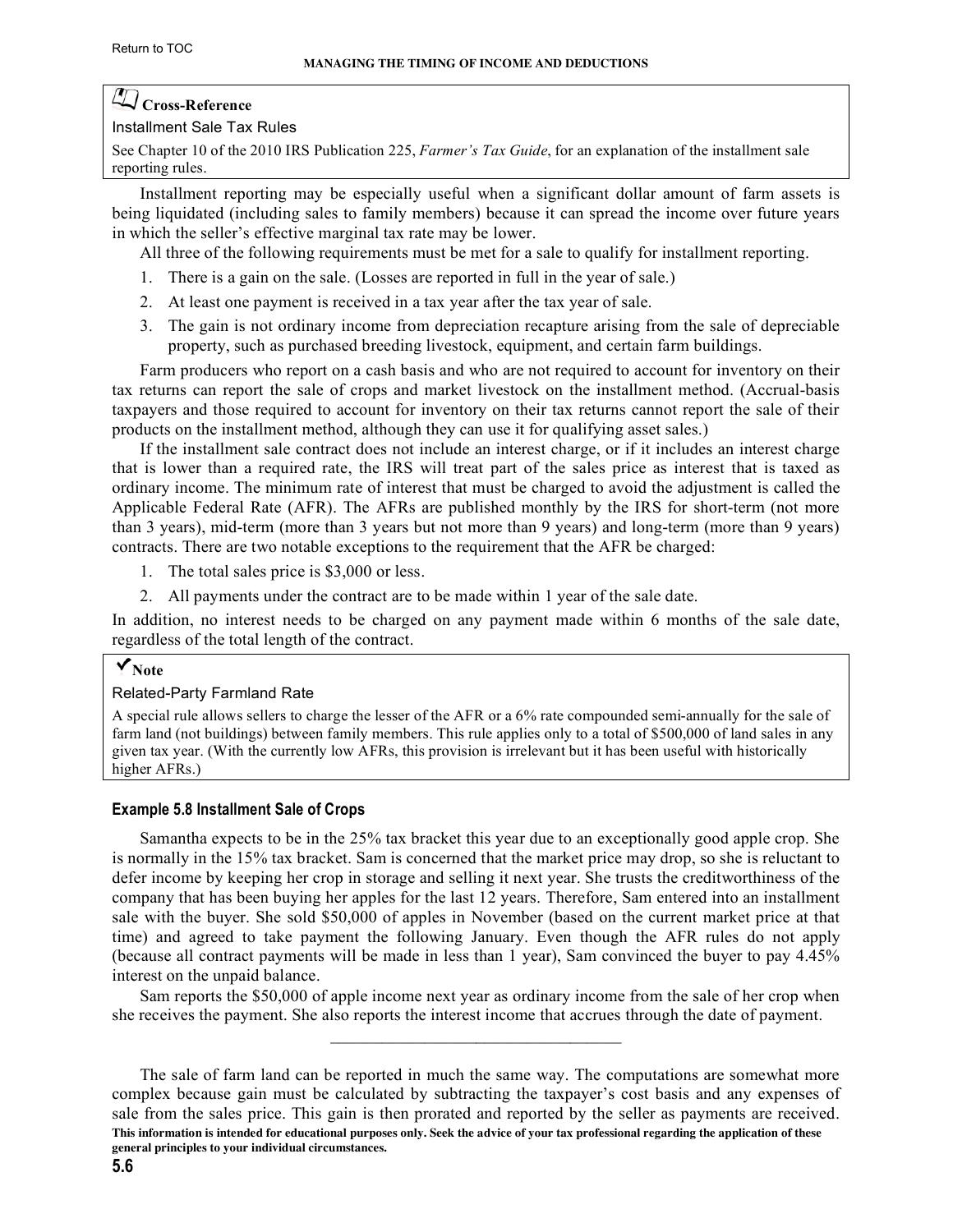Generally the terms of payment extend beyond 1 year, and an amortization schedule is required to determine the amount of principal and interest included in each payment received.

#### **Example 5.9 Installment Sale of Land**

Maurice sold land for \$1,000,000. He had acquired the land 30 years ago for \$200,000. He paid his real estate agent, attorney, appraiser, and surveyor \$75,000 in closing costs. Maurice agreed to accept a \$100,000 cash down payment plus \$100,000 each year for 9 years, with interest of 6% on the unpaid balance. Maurice's gain on the sale is calculated as follows:

| Sale price     | \$1,000,000 |
|----------------|-------------|
| Less: basis    | $-200,000$  |
| Less: expenses | $-75,000$   |
| Gain           | \$725,000   |

Maurice's gross profit percentage is 72.5% (\$725,000 gain  $\div$  \$1,000,000 sale price), so 72.5¢ of each dollar of principal received on the sale is taxable. In the year of sale Maurice must pay tax on \$72,500  $(72.5\% \times$  the \$100,000 down payment). Taxation of the balance of the gain is deferred until Maurice receives each payment during the next 9 years.

 $\overline{\phantom{a}}$  , which is a set of the set of the set of the set of the set of the set of the set of the set of the set of the set of the set of the set of the set of the set of the set of the set of the set of the set of th

# **Caution**

#### Property Sold Subject to Debt

The property sold may be subject to debt that is assumed by the buyer. Such sales require complex calculations and may trigger unexpected tax results for the seller. Taxpayers should seek competent tax advice in such situations.

As stated previously, depreciation recapture from the sale of purchased breeding livestock, equipment, and certain buildings cannot be reported on the installment method. This may result in a surprise to the taxpayer who sells on a deferred-payment basis and expects to pay no tax until the cash is actually received.

#### **Example 5.10 Sale of Equipment**

Amiyah sold some equipment for \$100,000. The equipment originally cost her \$125,000 but she had deducted a total of \$80,000 of depreciation by the time of the sale. Therefore, her adjusted basis in the equipment is \$45,000 (\$125,000 – \$80,000). Amiyah incurred no expenses on the sale so her gain is calculated as:

| Sale price  | \$100,000 |
|-------------|-----------|
| Less: basis | $-45,000$ |
| Gain        | \$55,000  |

Amiyah agreed to allow the buyer pay \$20,000 down and \$20,000 annually for the next 4 years, plus interest of 6% on the unpaid balance. Amiyah's gain is  $55\%$  (\$55,000  $\div$  \$100,000) of her sale price so she expects to pay tax in the year of sale on \$11,000 (55%  $\times$  \$20,000 down payment). However, all of the gain arose from depreciation recapture, which results in the full \$55,000 being taxable to Amiyah in the year of sale.

**This information is intended for educational purposes only. Seek the advice of your tax professional regarding the application of these general principles to your individual circumstances.**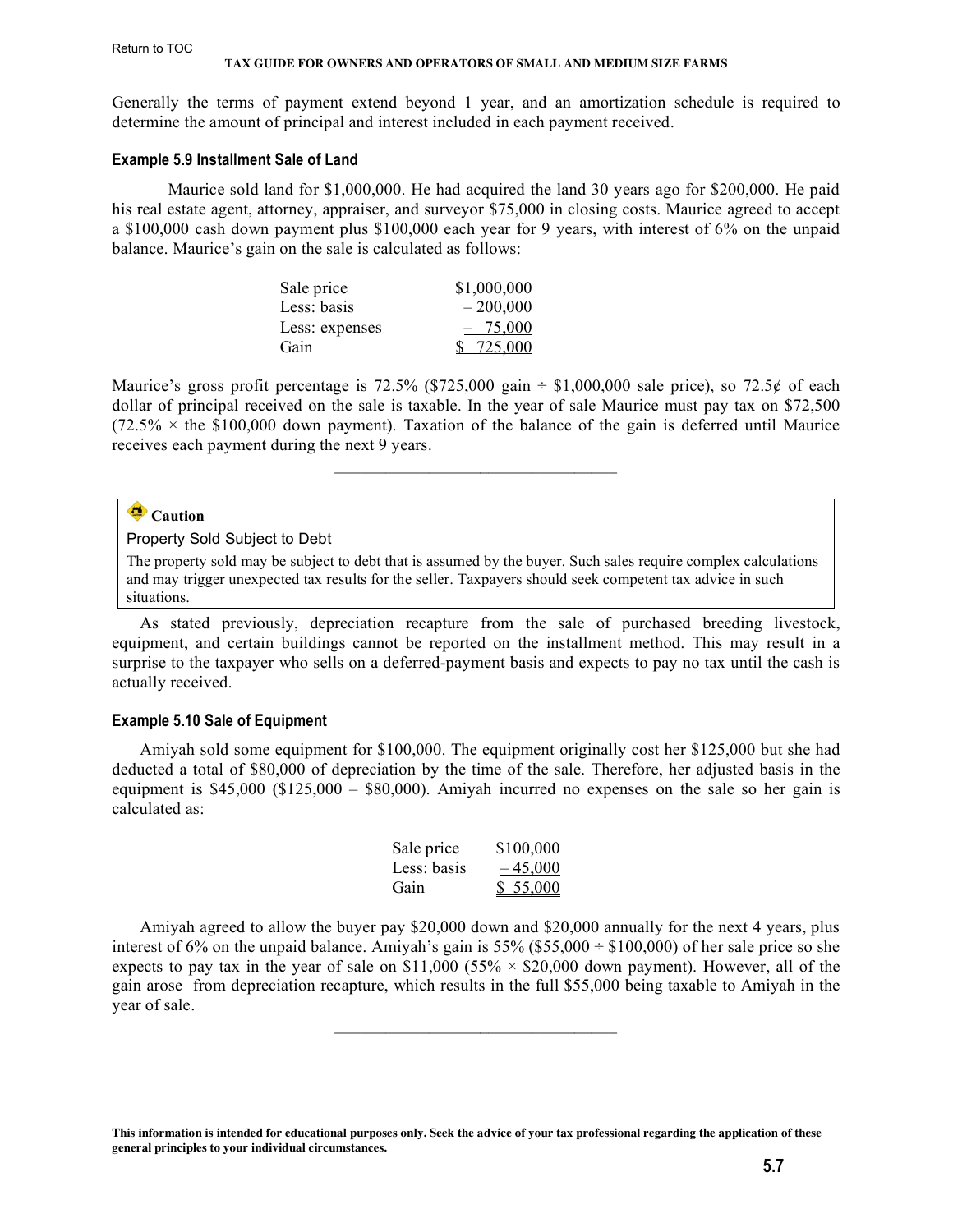# <span id="page-7-0"></span>**Accelerating Expenses**

In addition to deferring income, taxpayers may reduce taxable income in the current year by accelerating expenses. Cash-basis taxpayers can accelerate the deduction of expenses by prepaying farm expenses for the coming year. Three rules must be met in order to deduct such prepaid expenses.

- 1. The expenditure must be a payment and not merely a deposit.
- 2. The payment must be made for a legitimate business purpose, such as securing a lower price.
- 3. The deduction must not materially distort income.

Taxpayers who are not farmers (and in some rare cases those who are farmers) can deduct prepaid expenses only to the extent that the expenses do not exceed 50% of the total of non-prepaid expenses.

#### **Cross-Reference**

#### Prepaid Expenses

[See pages 19–22 of the 2010 IRS Publication 225,](http://www.irs.gov/pub/irs-pdf/p225.pdf) *Farmer's Tax Guide*, for an explanation of the prepaid expense rules.

The deduction of certain expenses cannot be accelerated even if they are prepaid. These generally include interest, rent, insurance, and real estate taxes. Taxpayers may pay and deduct the interest accrued on loans up to year end, but they cannot deduct advance payments of next year's interest until next year. Payments for rent and insurance cannot be currently deducted to the extent that the rental or insurance coverage period exceeds 12 months. If the payment provides a benefit for more than 12 months, the taxpayer must prorate the payment and deduct only the portion with current year benefit.

#### **Example 5.11 Prepaid Rent**

Guadalupe rented land from her neighbor for \$12,000 under a 12-month lease agreement. The term of the lease runs from December 1 to November 30. When Guadalupe makes her \$12,000 lease payment in November, she is able to deduct the full amount in the year of payment.

However, if Guadalupe's lease is for a 24-month term (\$24,000) and Guadalupe paid the full lease amount at signing in November, her deduction in the year she made the payment is limited. Guadalupe can deduct only \$1,000 ( $$24,000 \div 24$  months) in the year she made the payment. She can deduct \$12,000 in the next tax year and the remaining \$11,000 in the year after that year. If she paid only \$12,000 at signing, she could deduct the full \$12,000 in the year she made the payment because the benefit of the payment does not exceed 12 months.

A common year-end tax-savings tactic for cash-basis taxpayers is to pay off open accounts because these taxpayers can claim expense deductions only when the amounts actually paid. Before making advance payments on other items, farmers should consider clearing their open accounts.

 $\mathcal{L}_\text{max}$  and  $\mathcal{L}_\text{max}$  and  $\mathcal{L}_\text{max}$  and  $\mathcal{L}_\text{max}$ 

Another tactic to accelerate expenses is to move needed repairs and maintenance up to the current year. For instance, painting a barn or repairing machinery could be moved from the following spring to the current year.

# **Managing Depreciation Expense**

Deductions can also be accelerated by maximizing the expense deductions available for depreciable property. (See Chapter 4 for more information about depreciation.) Taxpayers can manage the tax effect of depreciation by choosing the depreciation method and the timing of acquisitions. As noted in Chapter 4, taxpayers can deduct 100% additional first-year depreciation (AFYD) for the cost of new equipment, livestock, and buildings purchased and placed in service in 2011. For 2012 purchases, the AFYD deduction is 50% of the purchase price of eligible assets. In addition, there is the direct expense election under Internal Revenue Code Section 179 (referred to as § 179). Even for the cash-basis taxpayer,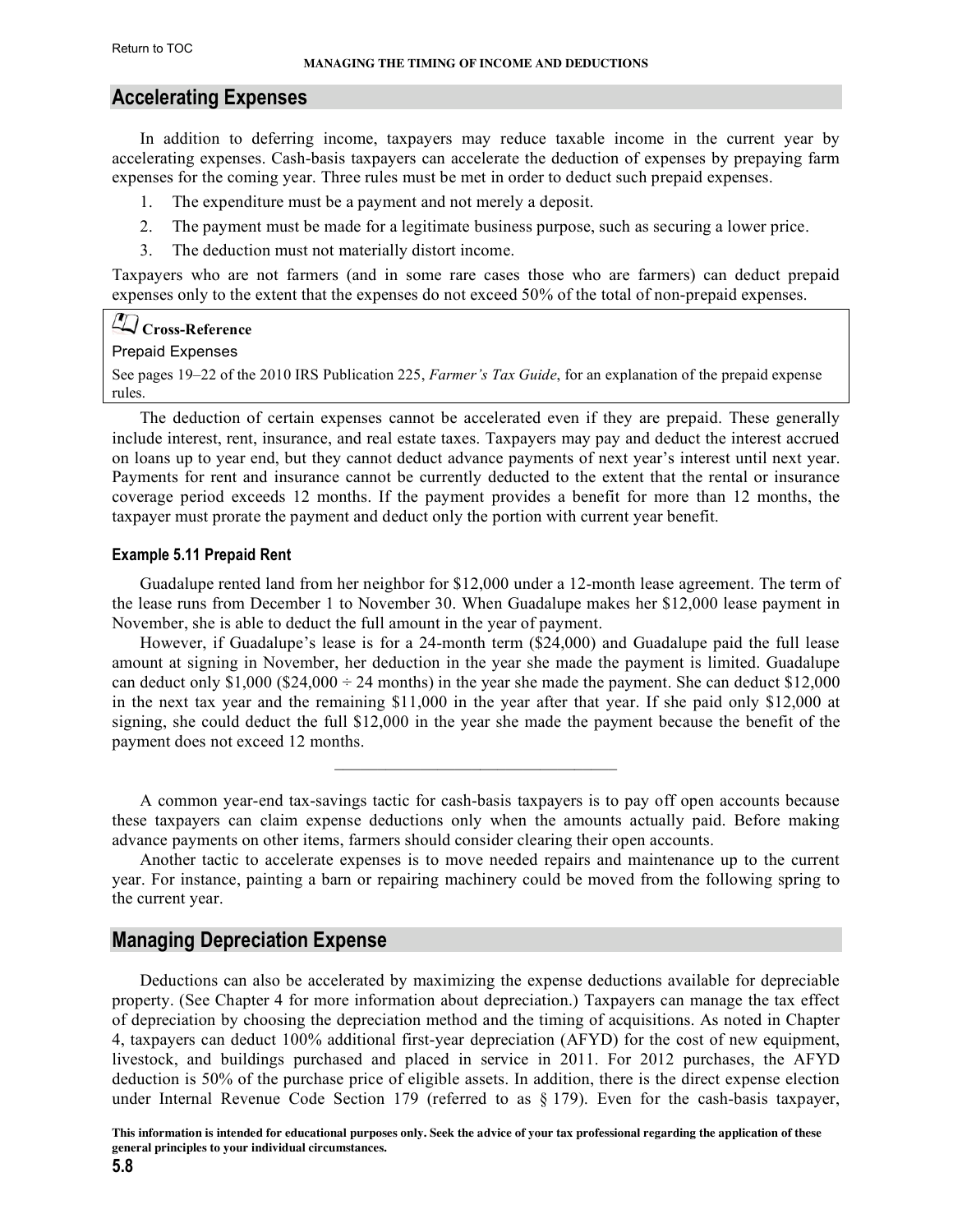equipment is depreciable when it is placed in service. This can generate a deduction without paying any cash if equipment is purchased on a deferred payment plan.

The fundamental way to maximize deductions for depreciable property is to use accelerated depreciation, AFYD, and the § 179 deduction, if allowed, rather than slower depreciation methods.

The timing of acquisitions can also affect the amount of depreciation that is allowed. For example, taxpayers must use a mid-quarter convention rather than the half-year convention if the depreciable basis of property purchased in the last quarter of the tax year is more than 40% of the depreciable basis of all property purchased during the year. Many farmers want to move a planned purchase from the following year to the current year to gain depreciation deductions on the new item. However, accelerating the purchase may trigger the mid-quarter convention, which can result in not only little depreciation gained on the accelerated purchase, but also a reduced total of depreciation deductions for the year.

#### **Example 5.12 Less Depreciation**

Don's only equipment purchases were \$40,000 in September. The equipment is 7-Year MACRS property, and Don is eligible to use rapid depreciation. With the half-year convention, Don could deduct \$4,284 of depreciation.

In a tax-planning attempt, Don moved \$27,000 of equipment purchases scheduled for next year up to December. This triggers the mid-quarter convention  $(\$27,000 \div \$67,000 = 40.3\%)$ . Don's total allowable depreciation on the entire \$67,000 of equipment is reduced to \$3,940. Don tax-planned himself into less depreciation by triggering the mid-quarter convention.

 $\mathcal{L}_\text{max}$  and  $\mathcal{L}_\text{max}$  and  $\mathcal{L}_\text{max}$  and  $\mathcal{L}_\text{max}$ 

This example demonstrates that you must be very cautious in accelerating depreciable asset purchases as a tax-planning move. The mid-quarter convention is a wrinkle that must be considered.

As a corollary, however, if the original purchases were made early in the year, year-end purchases that trigger the mid-quarter convention may increase the allowable depreciation deduction.

#### **Example 5.13 More Depreciation**

Suppose Don (from Example 5.12) purchased \$40,000 of equipment in March and \$27,000 in December. The mid-quarter convention is triggered and his total depreciation on the purchases is \$8,224. If the timing of his purchases had not triggered the mid-quarter convention, his allowable depreciation on the \$67,000 under the half-year convention would be \$7,176.

 $\mathcal{L}_\text{max}$  and  $\mathcal{L}_\text{max}$  and  $\mathcal{L}_\text{max}$  and  $\mathcal{L}_\text{max}$ 

The AFYD deduction and the § 179 direct expense election were ignored in Examples 5.12 and 5.13, but they can be significant tax planning tools when available. There are some additional considerations regarding AFYD and § 179.

- 1. The full deduction is allowed even if property is purchased on the last day of the year.
- 2. To maximize the acceleration of deductions, § 179 should be taken on property in the class with the longest life. This will increase the deductions in the earlier years of the properties' useful lives.
- 3. A taxpayer may benefit from delaying purchases into later years to take greater advantage of  $\S$ 179 each year.

#### **Example 5.14 Maximizing § 179**

Jazlyn purchased \$600,000 of used equipment in October 2011 and made no purchases in 2012. In 2011, she expensed \$500,000 under § 179 and depreciated the other \$100,000 of her cost using rapid depreciation and the mid-quarter convention. She can deduct \$503,750 of depreciation and § 179 expenses in 2011 and \$28,880 of depreciation in 2012.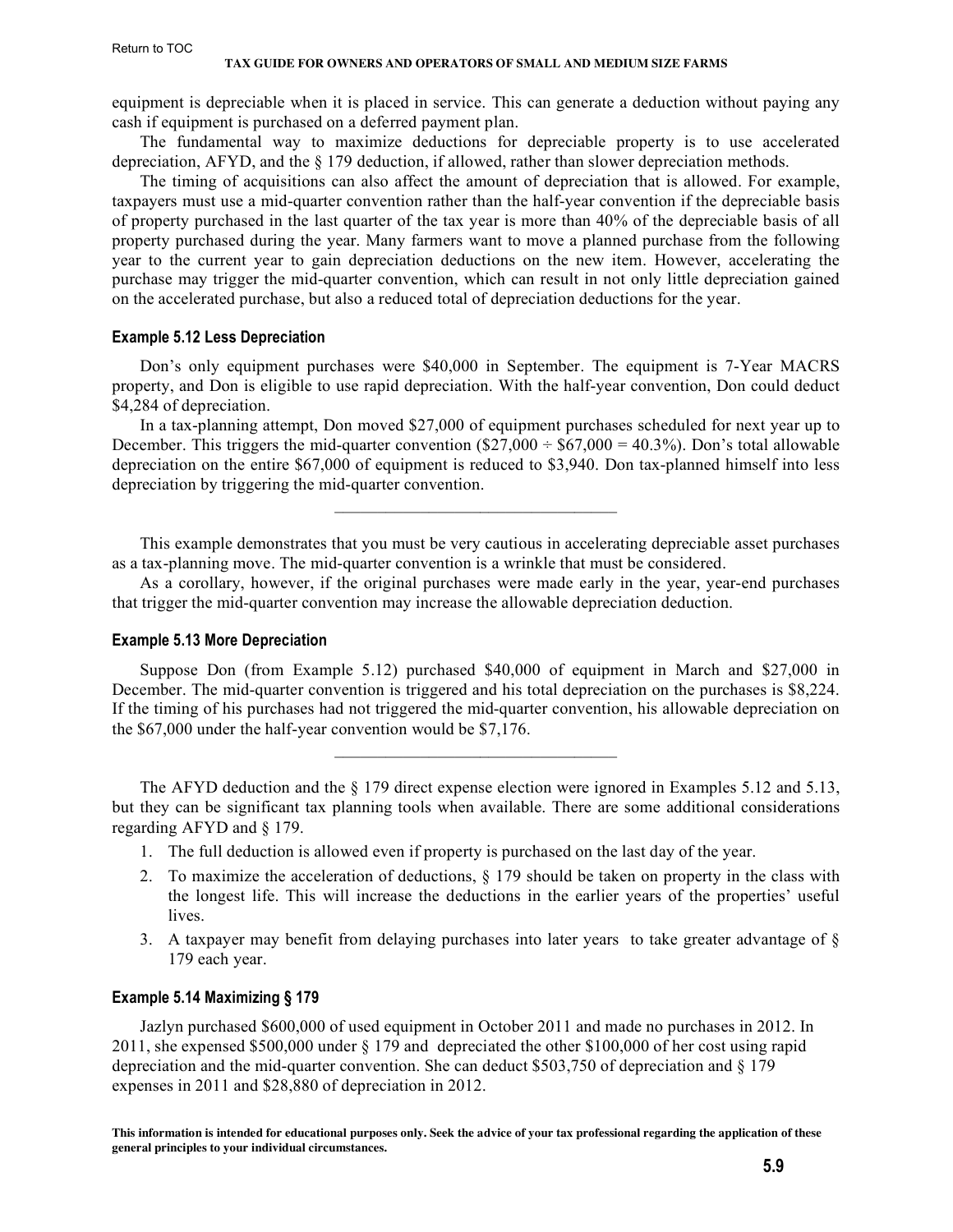#### **MANAGING THE TIMING OF INCOME AND DEDUCTIONS**

<span id="page-9-0"></span>If Jazlyn delayed \$100,000 of her purchases until 2012, she could claim a \$500,000 § 179 deduction in 2011 and a \$100,000 § 179 deduction in 2012. She could not claim any depreciation because her entire purchase price would be recovered through § 179 deductions.

 $\mathcal{L}_\text{max}$  and  $\mathcal{L}_\text{max}$  and  $\mathcal{L}_\text{max}$  and  $\mathcal{L}_\text{max}$ 

# **Lease vs. Purchase of Equipment**

Leasing is often considered to be a way of reducing taxable income because deductible lease payments can be greater than deductible depreciation and interest. However, taxpayers need to carefully analyze the after-tax cost of a lease versus purchase. If the total cost of leasing is greater than the total cost of owning, the tax savings have to exceed that difference to make leasing the better after-tax alternative.

If leasing is the better option, taxpayers must be sure the transaction will be treated as a true lease rather than as an installment purchase contract. Over the years, IRS rulings and court decisions have indicated that the following factors result in a transaction being treated as a purchase rather than a lease.

- 1. The agreement applies part of each payment toward an equity ownership interest.
- 2. The lessee receives title to the property upon payment of a stated amount under the contract, in contrast to an *option* to purchase at reasonable market value.
- 3. The amount the lessee pays for a short period of time is nearly the amount that would be paid to buy the property.
- 4. The lessee pays much more than the current fair rental value of the property.
- 5. The lessee can purchase the property at a nominal price compared to the value of the property at the time of purchase (for example, \$1).
- 6. The lessee has the option to buy the property at a nominal price compared to the total amount the lessee has to pay under the lease.
- 7. The lease designates part of the payments as interest, or a part of the payments is easy to recognize as interest.
- 8. The lessee has an equity interest in the leased item during the lease period.

# **Trade-ins and Leasing**

Trade-ins on leased items can create tax problems. If the lessee has an equity interest in the equipment as a result of the trade-in, the transaction does not qualify as a lease. To preserve lease treatment, the transaction must be structured as a sale of the old equipment. This is a taxable sale for which the gain is generally reportable on IRS Form 4797, Sale of Business Property, as ordinary income that is not subject to self-employment (SE) tax. This ordinary income can then be offset by deducting the lease payment on the new equipment.

#### **Example 5.15 Trade-In Resulting in Installment Purchase**

Brenda traded her old tractor for what she thought was a lease of a new tractor. However, the dealer applied the \$25,000 trade-in value of the old tractor to the purchase price of the new tractor and figured the subsequent payments on the balance of the purchase price.

Because Brenda has an equity interest in the new tractor, she is treated as making an installment purchase of the new tractor. Her "lease" payments are treated as installment payments. She cannot deduct the payments as lease payments, but she can deduct the new tractor's cost through § 179 expensing and/or depreciation. She can also deduct the interest portion of her installment payments.

\_\_\_\_\_\_\_\_\_\_\_\_\_\_\_\_\_\_\_\_\_\_\_\_\_\_\_\_\_\_\_\_\_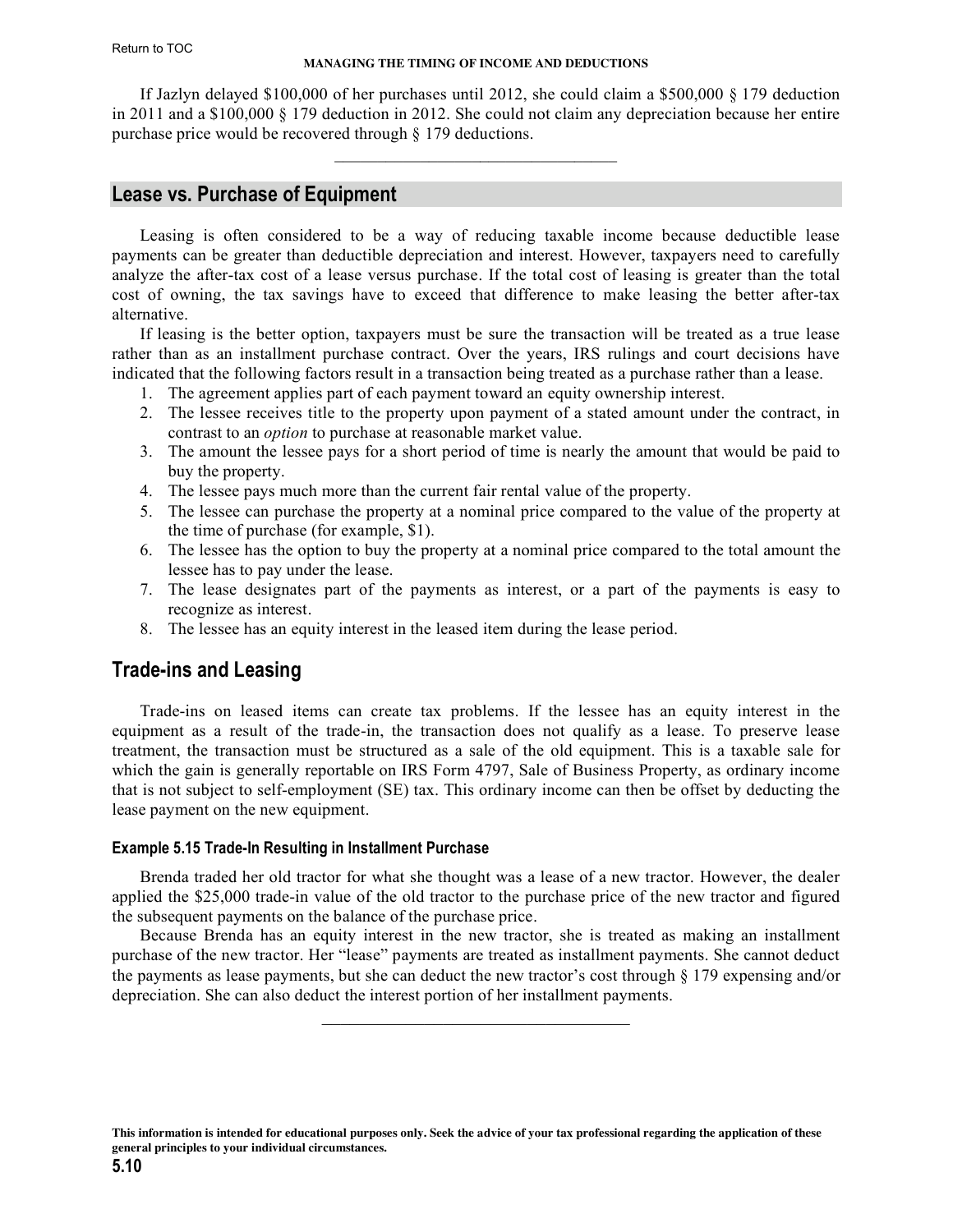# <span id="page-10-0"></span>**Observation**

As discussed earlier in this chapter (see Example 5.11) prepaid lease payments can be deducted in full currently only if the benefit does not exceed 12 months. If a trade-in credit covers lease payments that extend beyond 12 months, only the portion attributed to months in the current tax year can be deducted currently.

#### **Example 5.16 Trade-In Treated as a Sale**

If Brenda from Example 5.15 sold her old tractor to the dealer for \$25,000, she must report her gain from that sale on Form 4797 as ordinary income that is not subject to SE tax. If her adjusted basis in the old tractor after depreciation is zero, she has a \$25,000 gain to report.

If the dealer applies the \$25,000 sale price to true lease payments, the \$25,000 can be deducted as a lease payment subject to the 12-month rule discussed earlier in this chapter. If the annual lease payments are \$25,000 or more, Brenda can deduct the \$25,000 credit as a lease expense in the year she entered into the lease. However, if the annual lease payment is less than \$25,000, she can deduct currently only the portion of the credit that is prorated to the tax year of the transaction.

 $\mathcal{L}_\text{max}$ 

# **Depreciation vs. Lease Expense**

If the transaction qualifies as a lease for tax purposes, the next step is to consider whether a lease payment deduction is more beneficial than a depreciation deduction. If the asset qualifies for the §179 deduction (\$500,000 for 2011 and \$125,000 for 2012), the taxpayer can get a bigger first-year deduction by purchasing rather than leasing the asset. (The details of qualifying property and other considerations are discussed in Chapter 4.) Leasing may provide a larger first-year deduction for assets that do not qualify for the § 179 deduction, such as general-purpose farm buildings.

Furthermore, leasing may also be a useful tool for the taxpayer whose purchases are great enough to cause the phase-out of the  $\S 179$  deduction. (In 2011, the deduction is reduced dollar for dollar for total qualifying purchases over \$2,000,000.)

#### **Example 5.17 Leasing to Maximize § 179 deduction**

George plans to purchase \$2,200,000 of equipment in 2011. Because this exceeds the \$2,000,000 limit on qualifying property by \$200,000, his  $\S 179$  deduction is reduced by \$200,000 from \$500,000 to \$300,000. If he leases the \$200,000 of excess equipment, he could claim the full \$500,000 § 179 expense deduction. The leasing company told George that his first-year lease payment would be \$40,000.

The total deductions available to George for the two alternatives are shown in Figure 5.3

|                                                            | <b>Purchase Only</b> | <b>Purchase and Lease</b> |
|------------------------------------------------------------|----------------------|---------------------------|
| § 179 deduction                                            | \$300,000            | \$500,000                 |
| Lease payment                                              |                      | 40,000                    |
| First-year depreciation*                                   | 203,490              | 160,650                   |
| Total first-year deductions                                | \$503,490            | \$700,650                 |
| $*$ 10.71% of cost of purchases reduced by § 179 deduction |                      |                           |

#### *FIGURE 5.3 Deduction Alternatives*

George can increase his first-year deduction by \$197,160 if he leases the excess equipment that would

reduce his maximum § 179 deduction.

**This information is intended for educational purposes only. Seek the advice of your tax professional regarding the application of these general principles to your individual circumstances.**